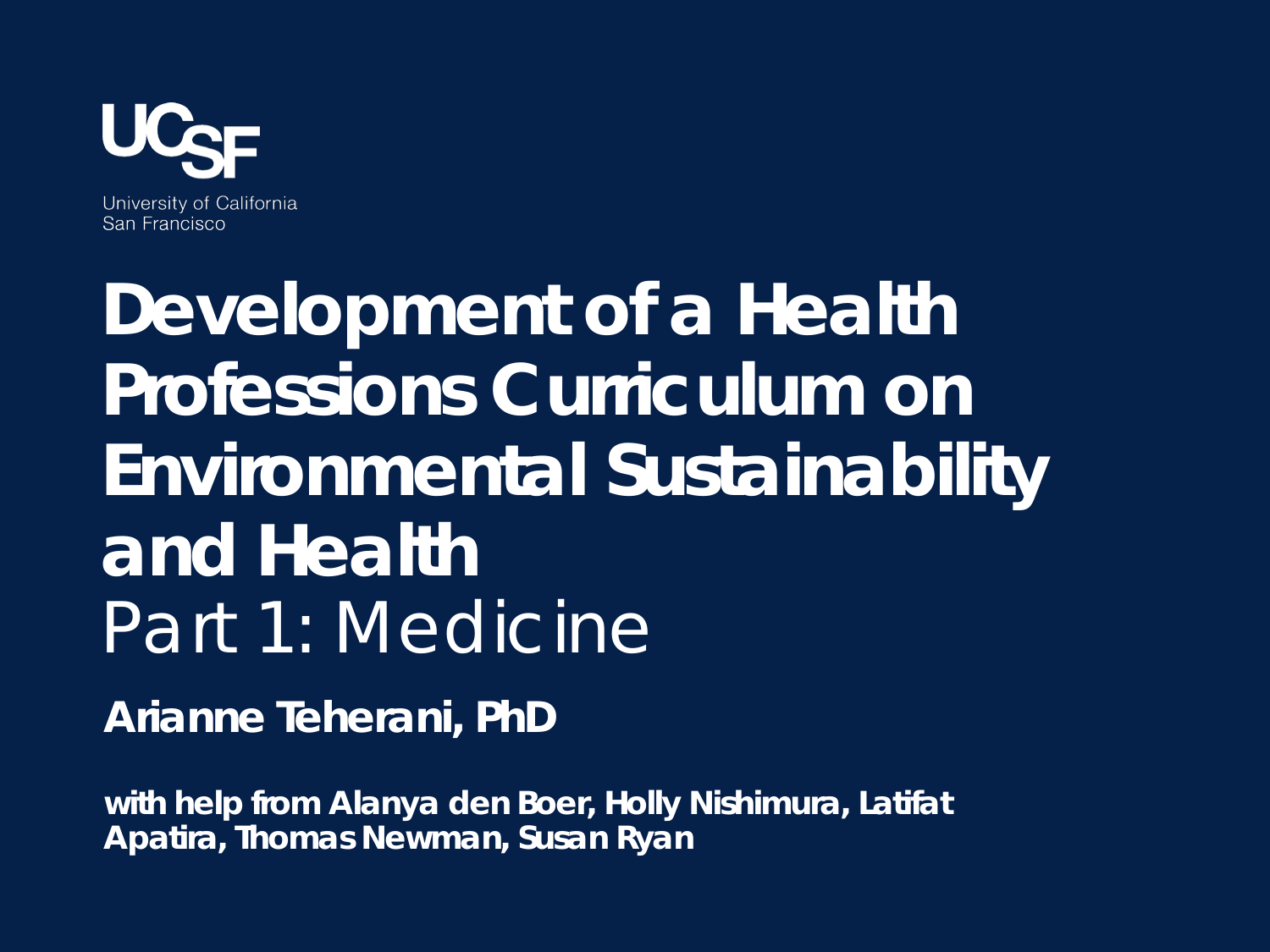## **Background**

- **Burden of disease**
- Role of health care professionals
- **Educate for recognition and responsibility**

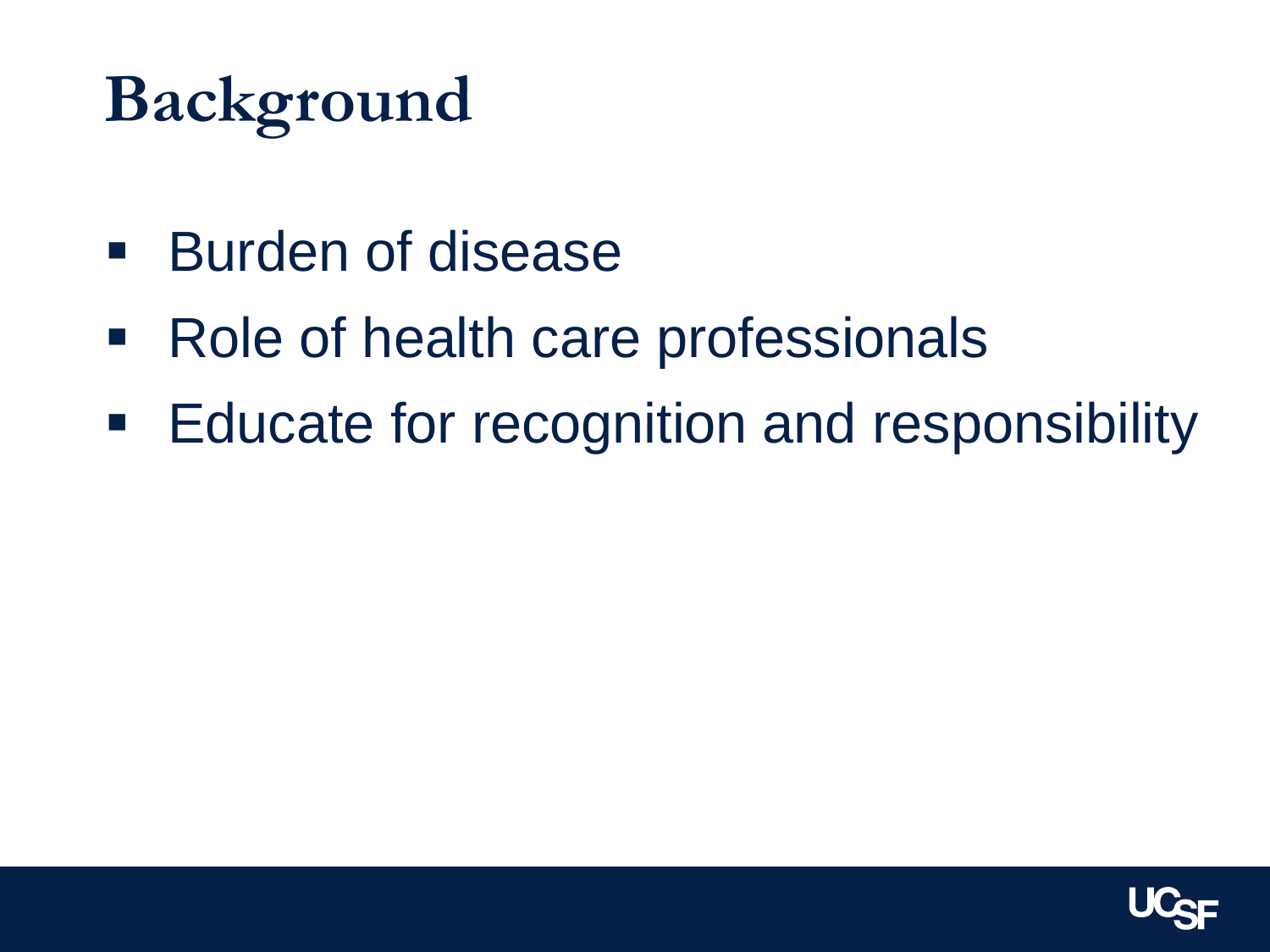# **Defining ESH Education**

- **Education on environmental sustainability** and health (ESH) is:
	- Education about impact of climate and environment on health
	- Education about the impact of the health care industry on the climate and environment

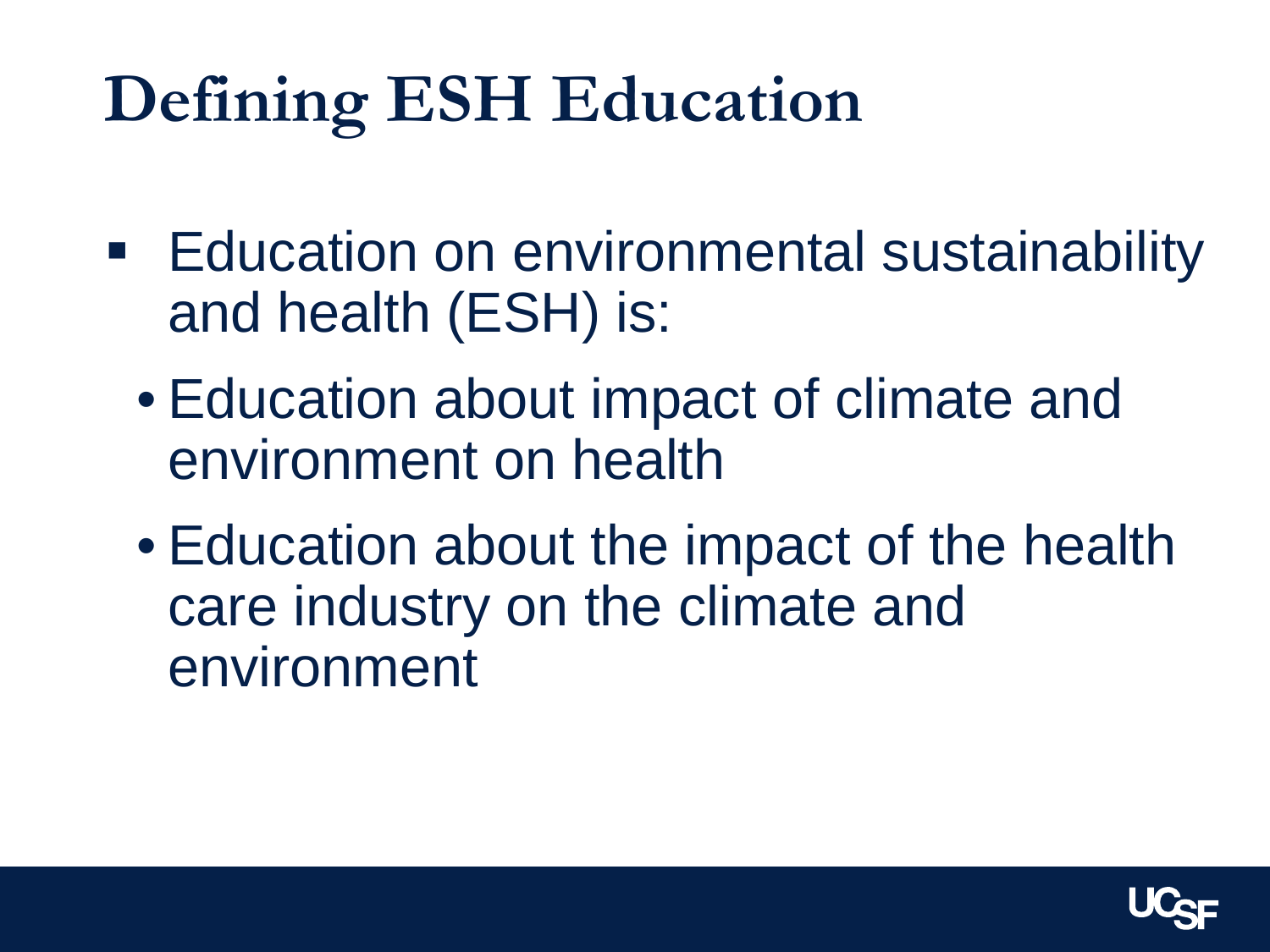## **Current State of ESH Education**

#### **Nursing**

- Royal College of Nursing (Barna et al, Nurse Education Today)
- NurSus Toolkit (Richardson, Plymouth)
- Medicine
	- UK Sustainable Health Care Education Network (Thompson et al, Lancet)
- UCSF Academic Senate Committee on **Sustainability**
- Pharmacy and dentistry

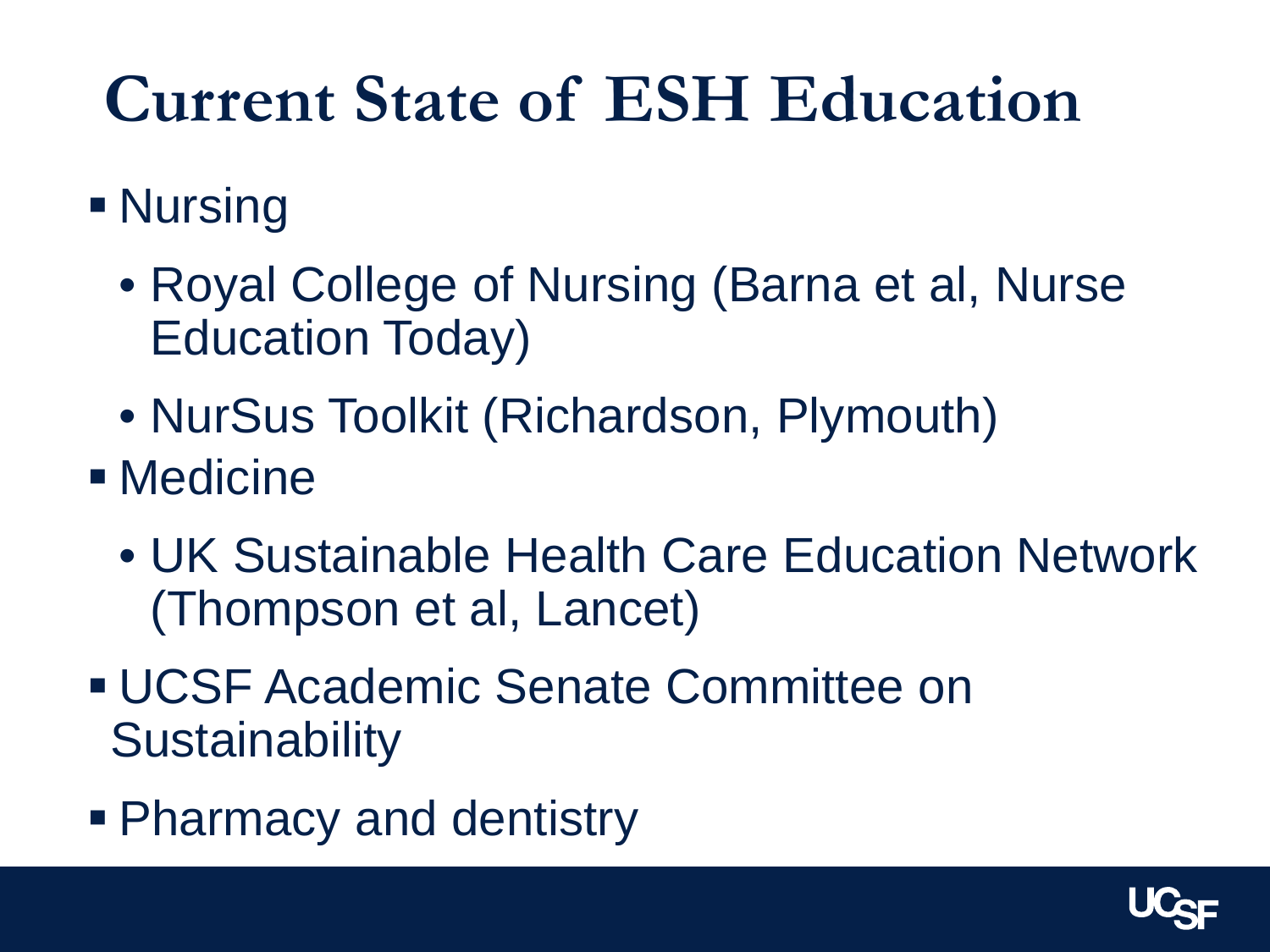

To develop ESH curricula for the health professions

Focus on work to date in Medicine

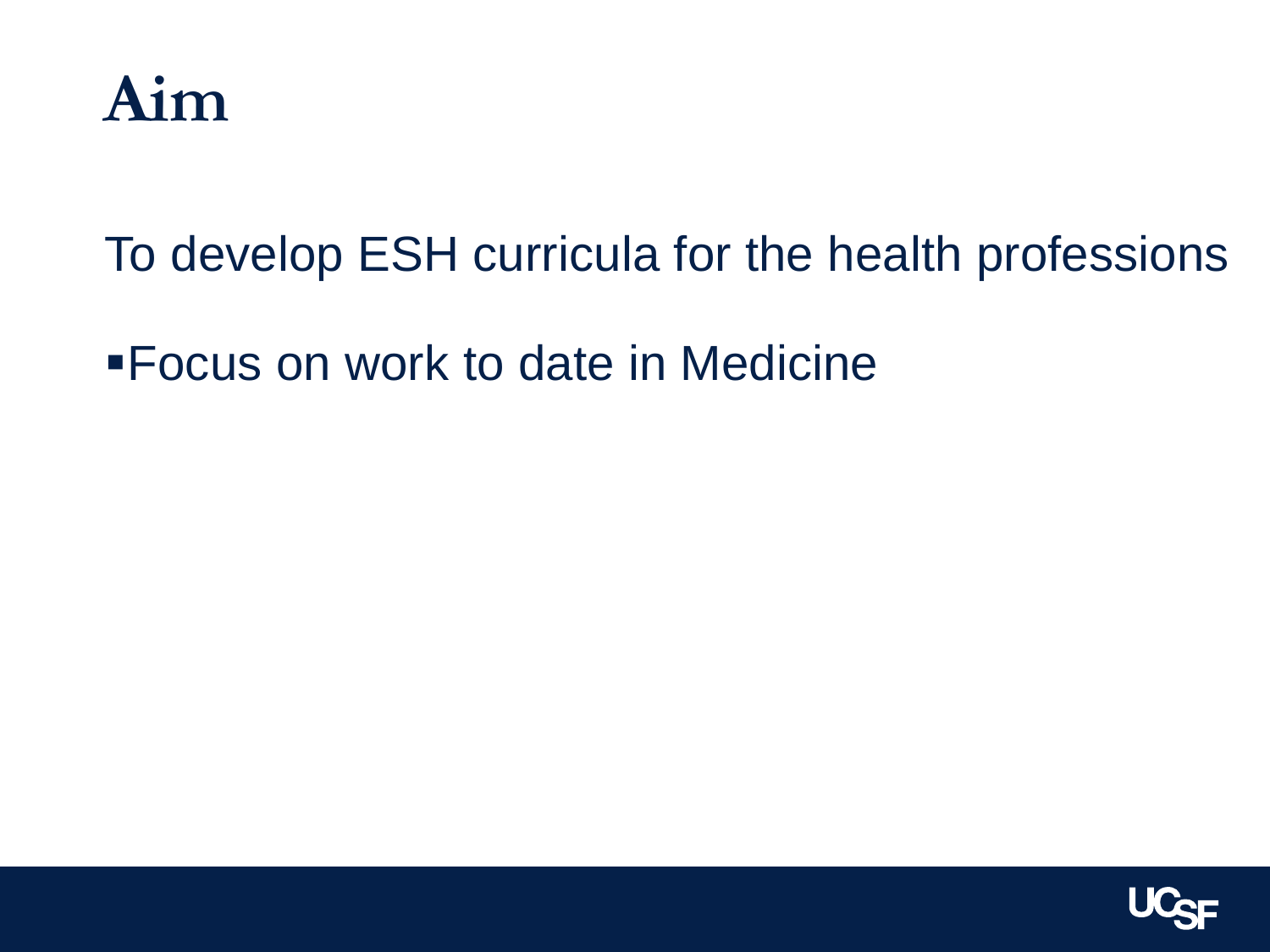## **Curriculum Development Model**

Kern 2009



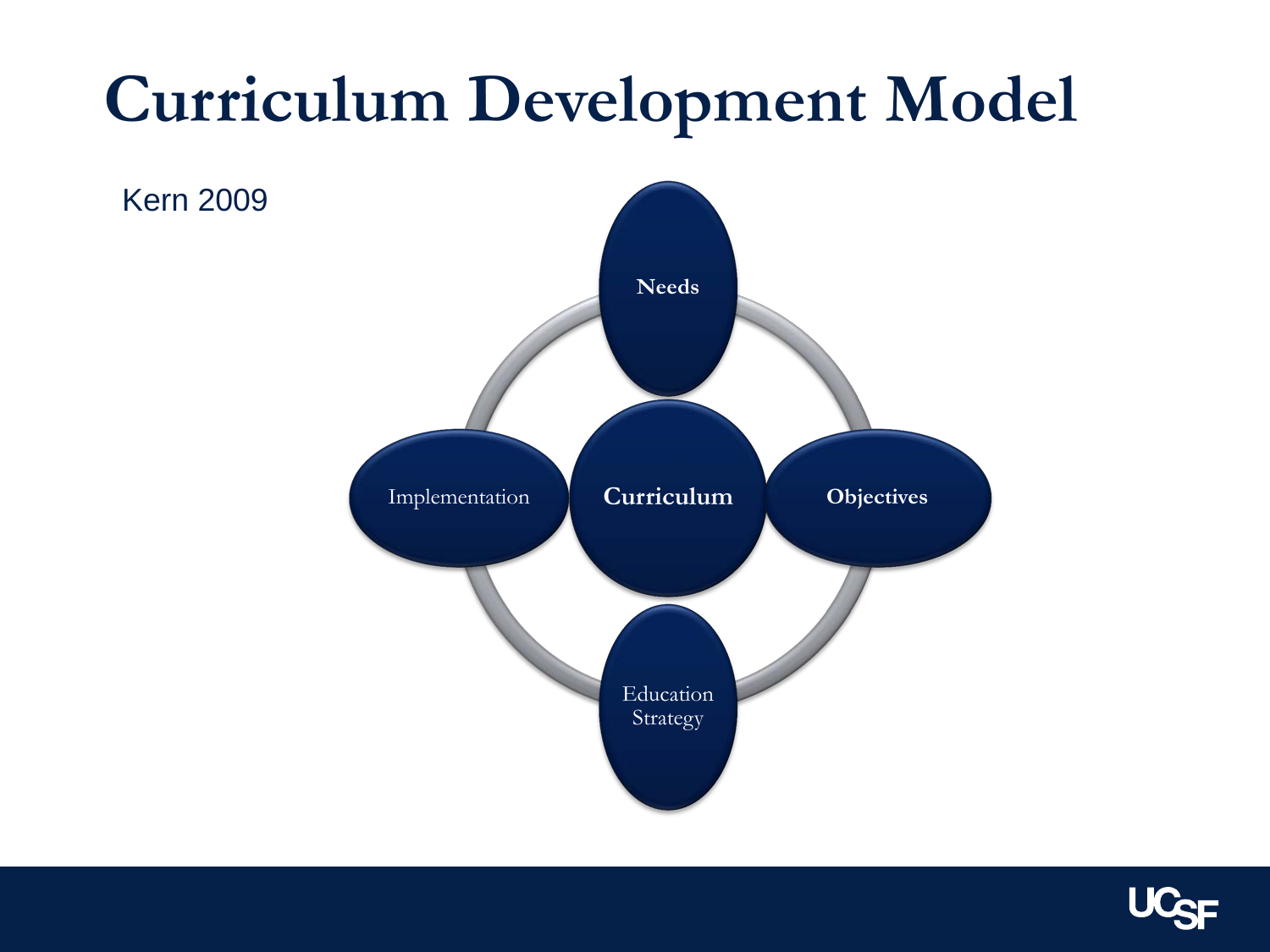## **Methods**

- 1. Sustainable Health Care and UCSF Academic Senate Committee on Sustainability objectives (Needs)
- 2. Modified Delphi (Objectives)
	- Rate importance of objectives and timing
	- ESH experts (academic and community) globally

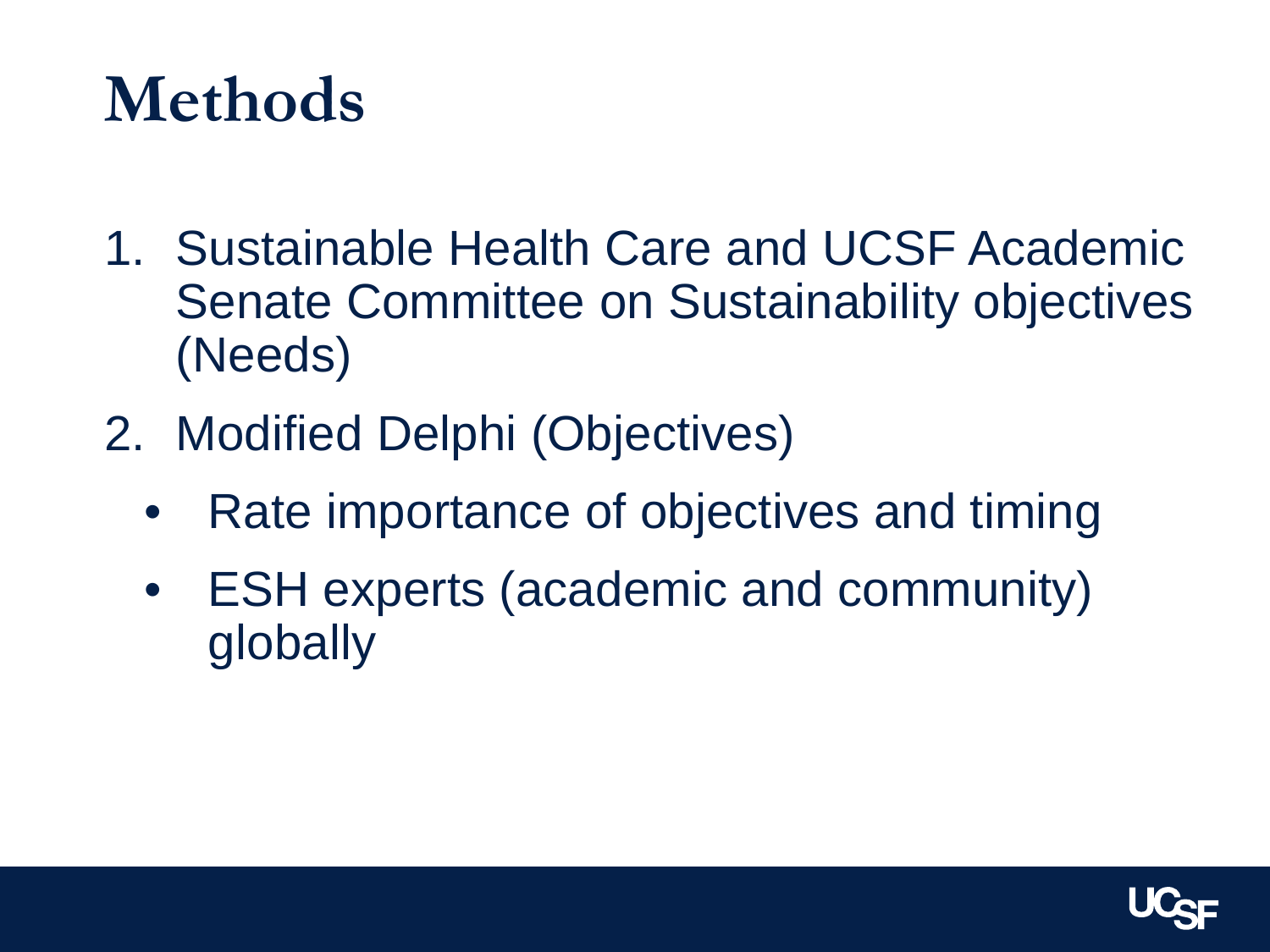#### **Methods (cont.)**

3. Interviews (Educational Strategies)

• How to teach, where to introduce, ESH experts (academic and community) locally and nationally, and students

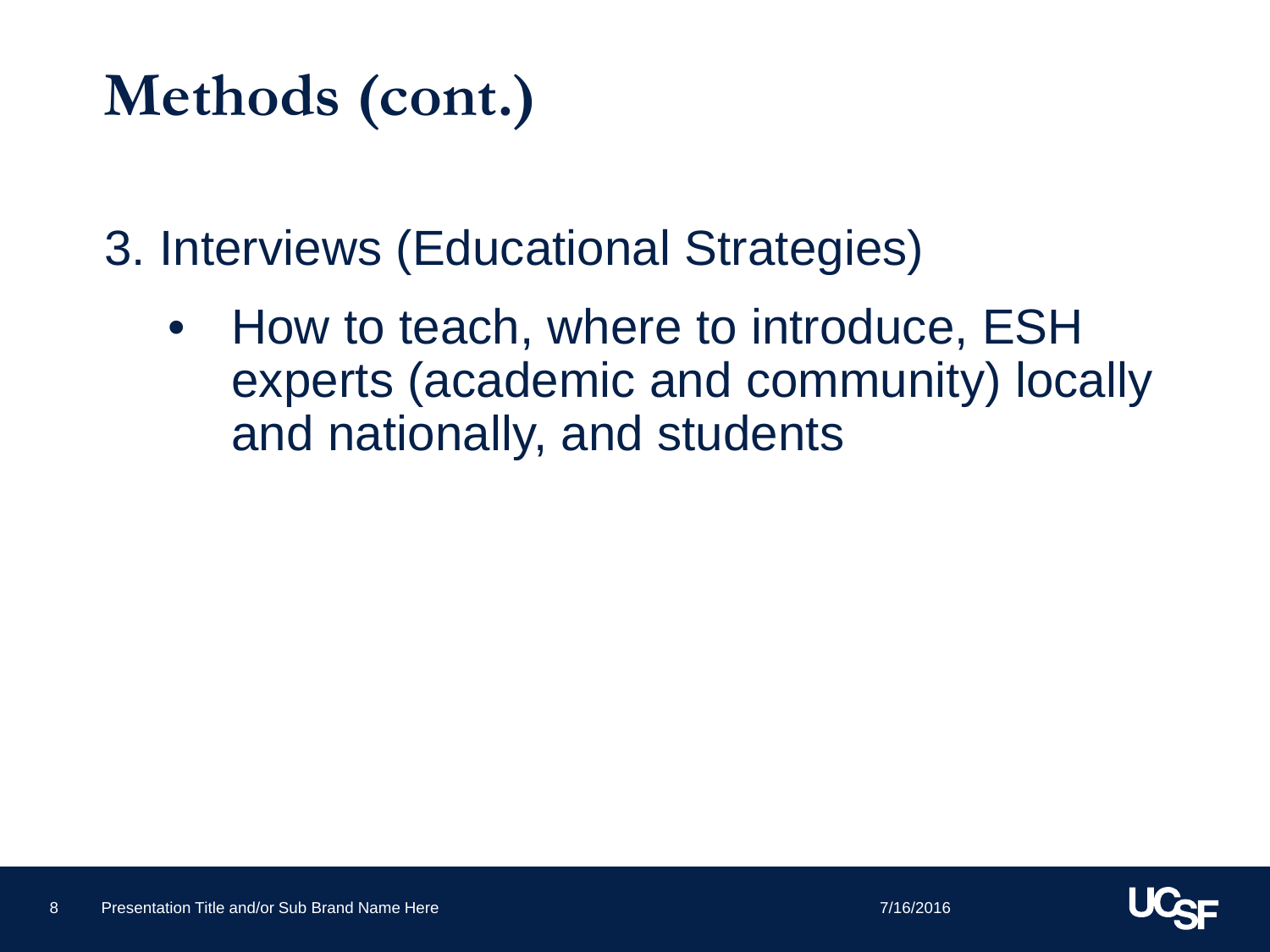## **Results: Delphi**

#### 15 items achieved CVI of .78 or greater

**Describe how the environment and human health interact at different levels**  (*Doctor as scholar and scientist)*

Outline the dependence of human health on global and local ecological systems, which supply essentials such as air, water and a stable climate Discuss the contribution of human activity and population size to global environmental changes such as climate change, biodiversity loss and resource depletion Describe the mechanisms by which human health is affected by environmental change, for example through changes in disease vectors, exposure to extreme weather, migration and reduced food security. Explain the concept of environmental justice and the core principles for addressing it Describe features of a health-promoting local environment, in community and healthcare settings, to include access to green spaces, clean air and an active travel infrastructure

Discuss medical, ethical, legal, and economic factors in caring for patients with environmental disease

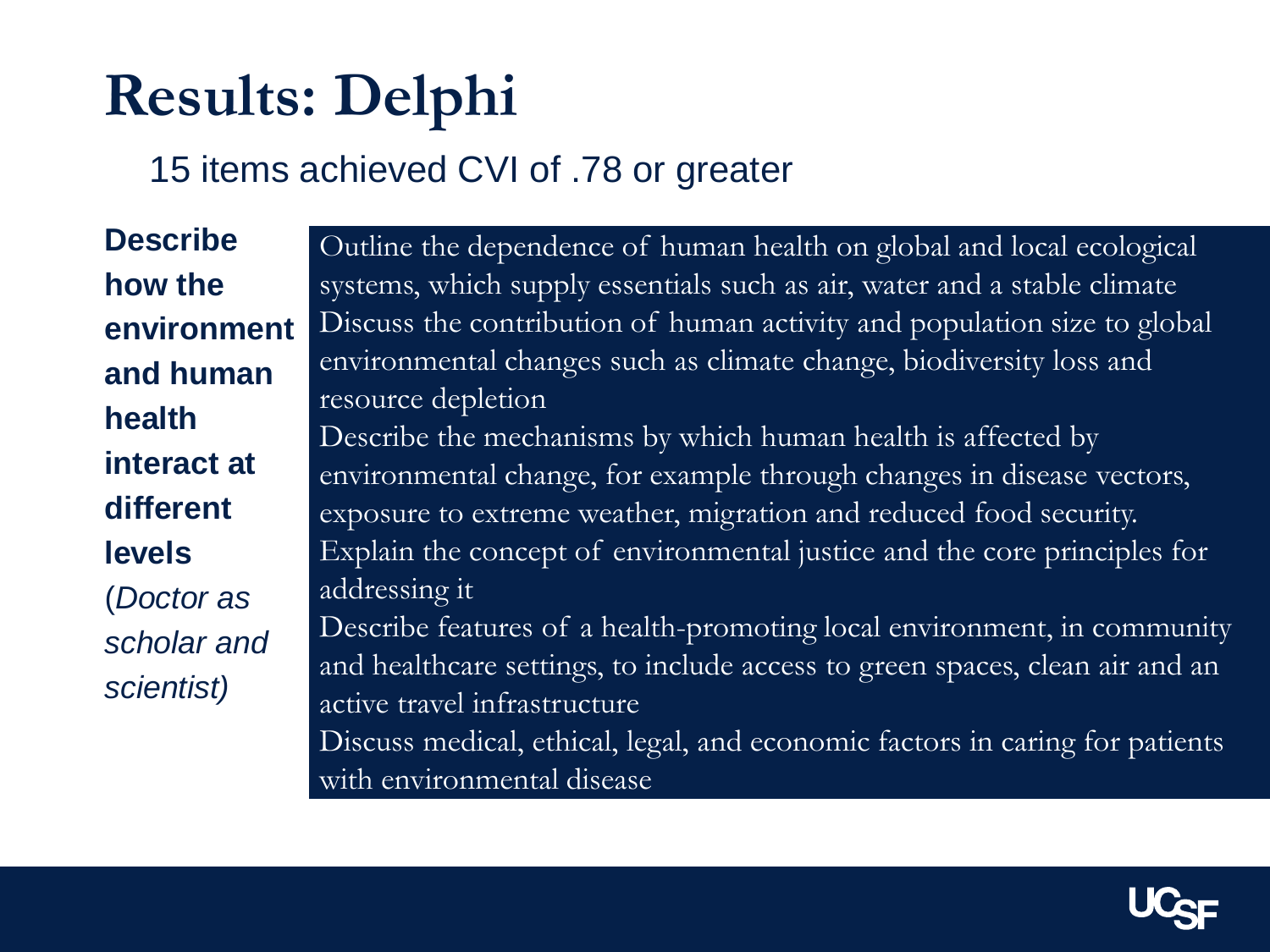## **Results: Delphi**

**Demonstrate the knowledge and skills needd to improve the environmental sustainability of health systems**  (*Doctor as practitioner)* Define environmental sustainability Take a focused occupational and environmental history. Explain how trends in demographics, technology, climate, and resource availability may affect our ability to provide healthcare into the future Identify potential synergies between policies and practices that promote environmental sustainability and those that promote health Identify ways to improve the environmental sustainability of health systems - in individual practice, in health service management, and in the design of care systems Describe, with examples, the different types of environmental impact resulting from healthcare provision, and how these may be measured

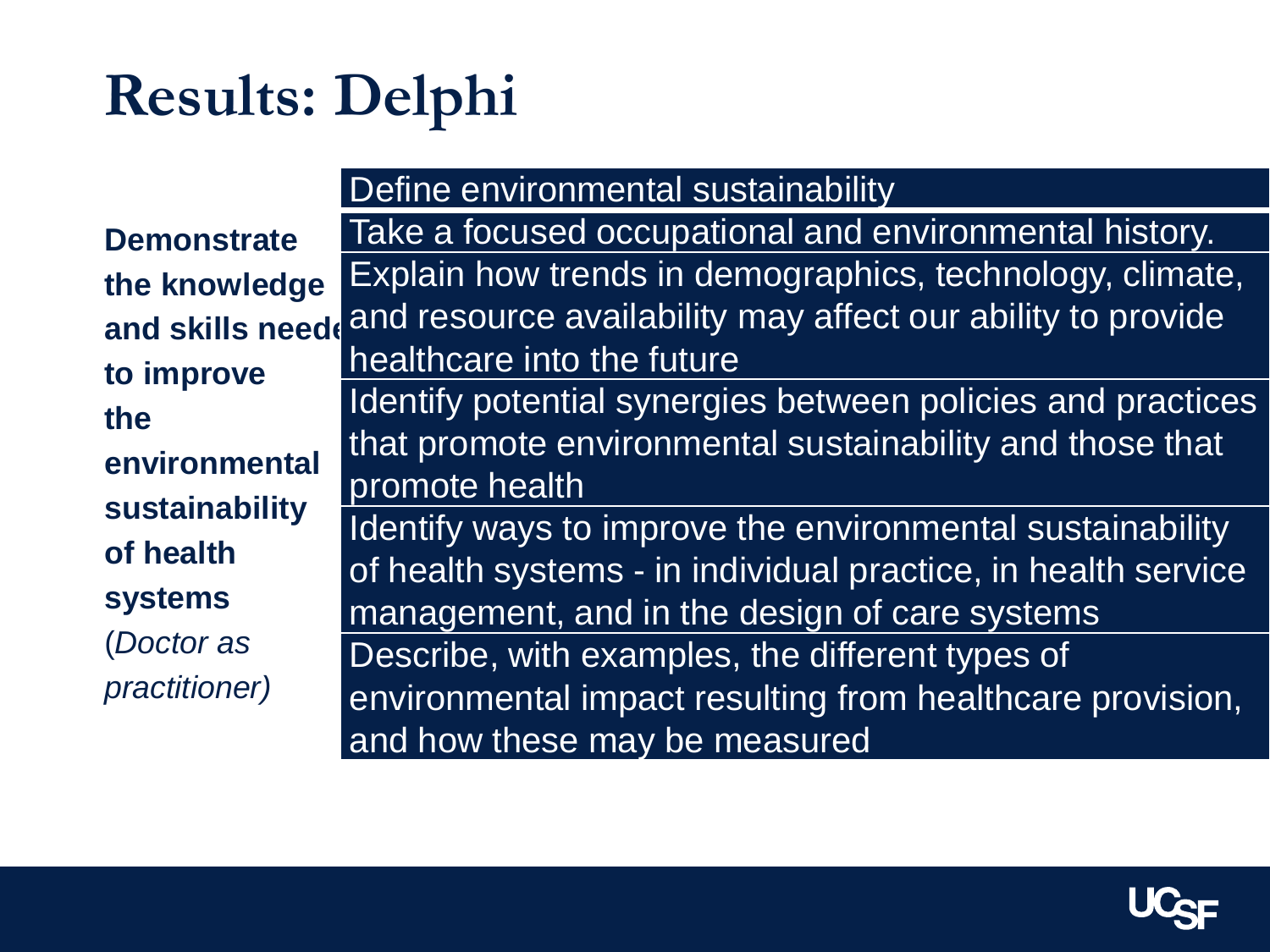### **Results: Delphi**

**Discuss how the duty of a doctor to protect and promote health is shaped by the dependence of human health on the local and global environment.** 

(*Doctor as professional)* sustainability

Explain how the health impacts of environmental change are distributed unequally within and between populations and the disparity between those most responsible and those most affected by change Discuss ethical tensions between allocating resources to individual patients and protecting the environment upon which the health of the wider community depends Evaluate their work environment for level of

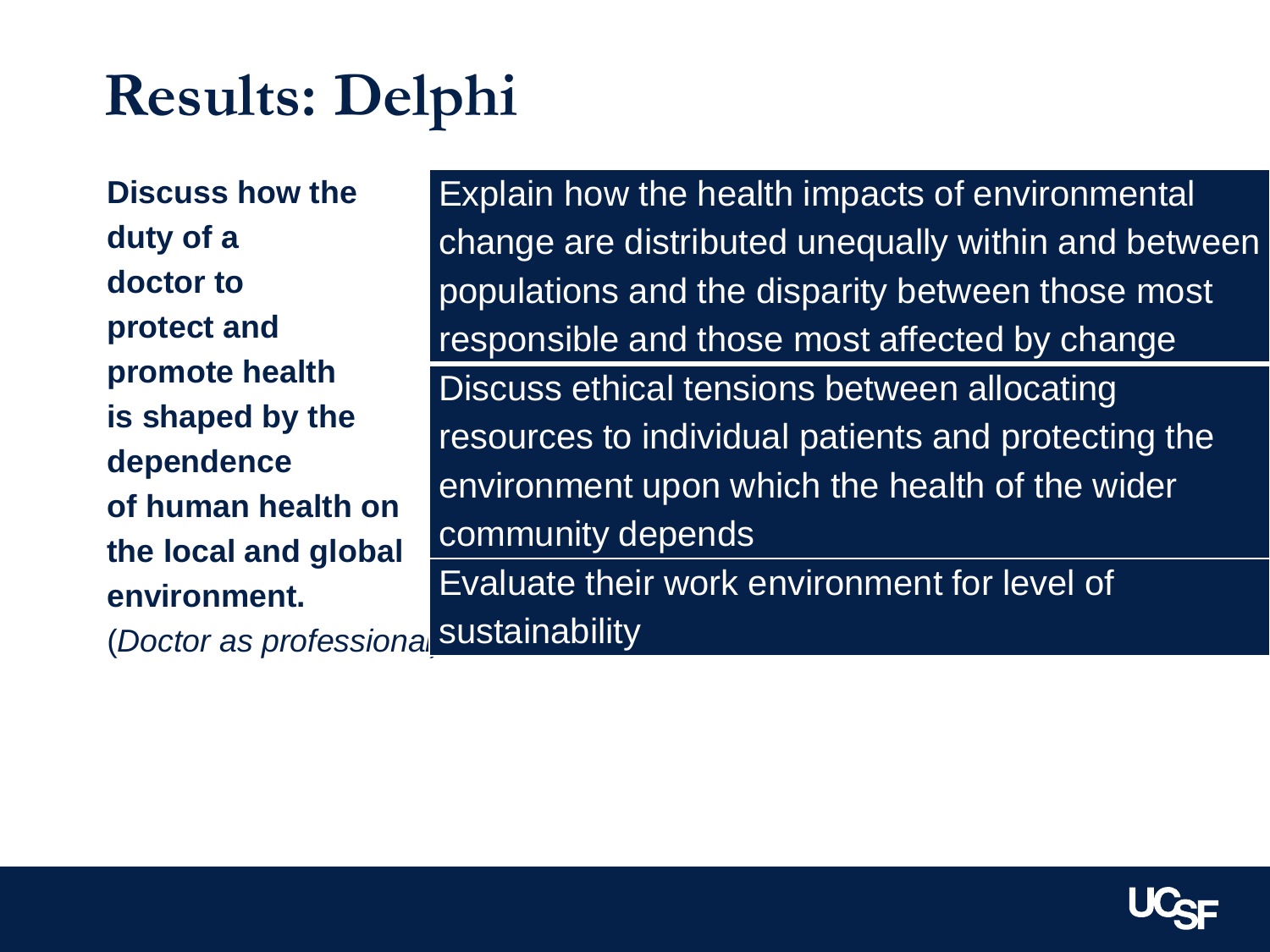#### **Timing in Medical Education**



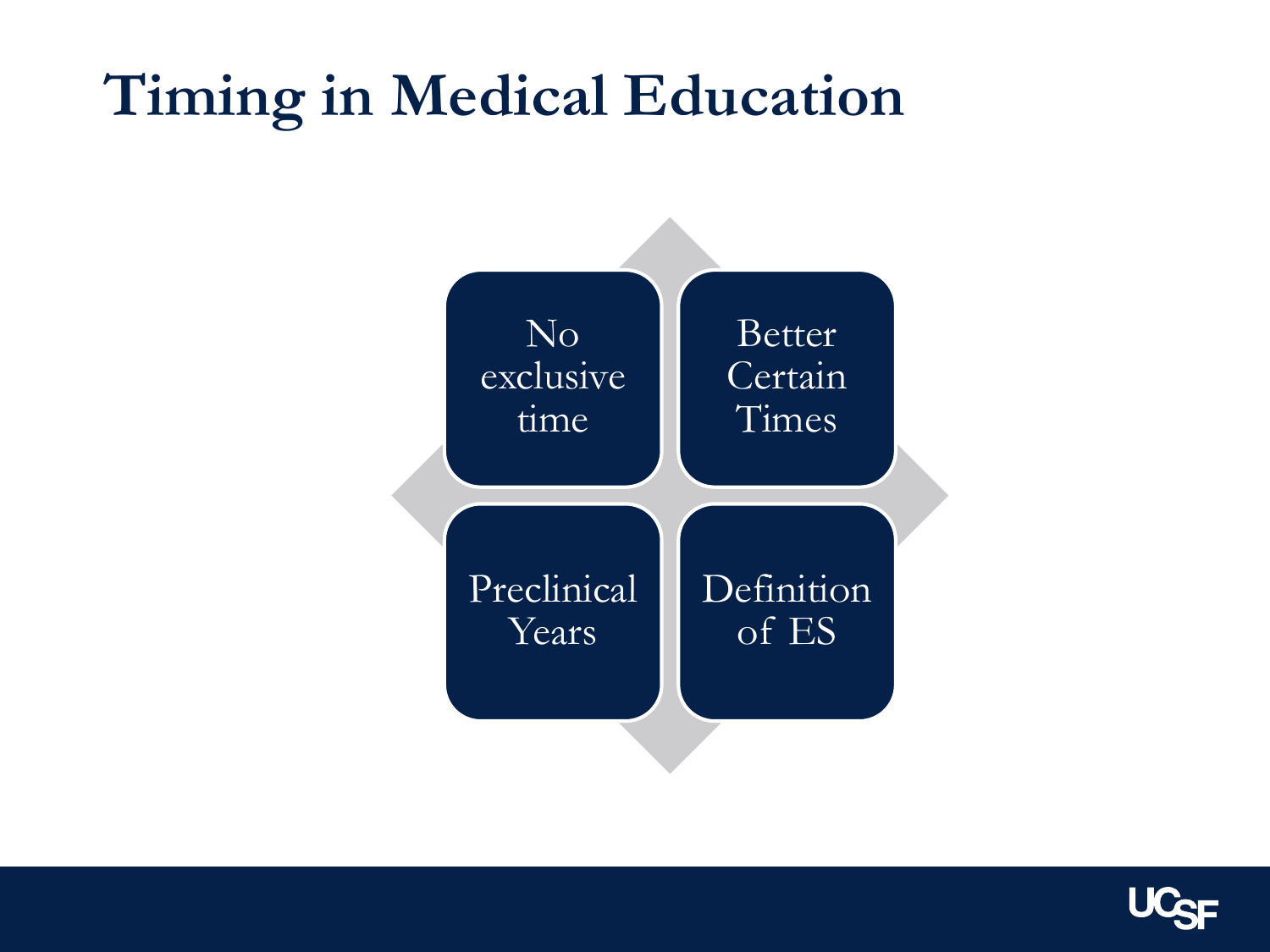#### **Interviews: Educational Strategies**



Linkages

#### Local Context & Partnerships



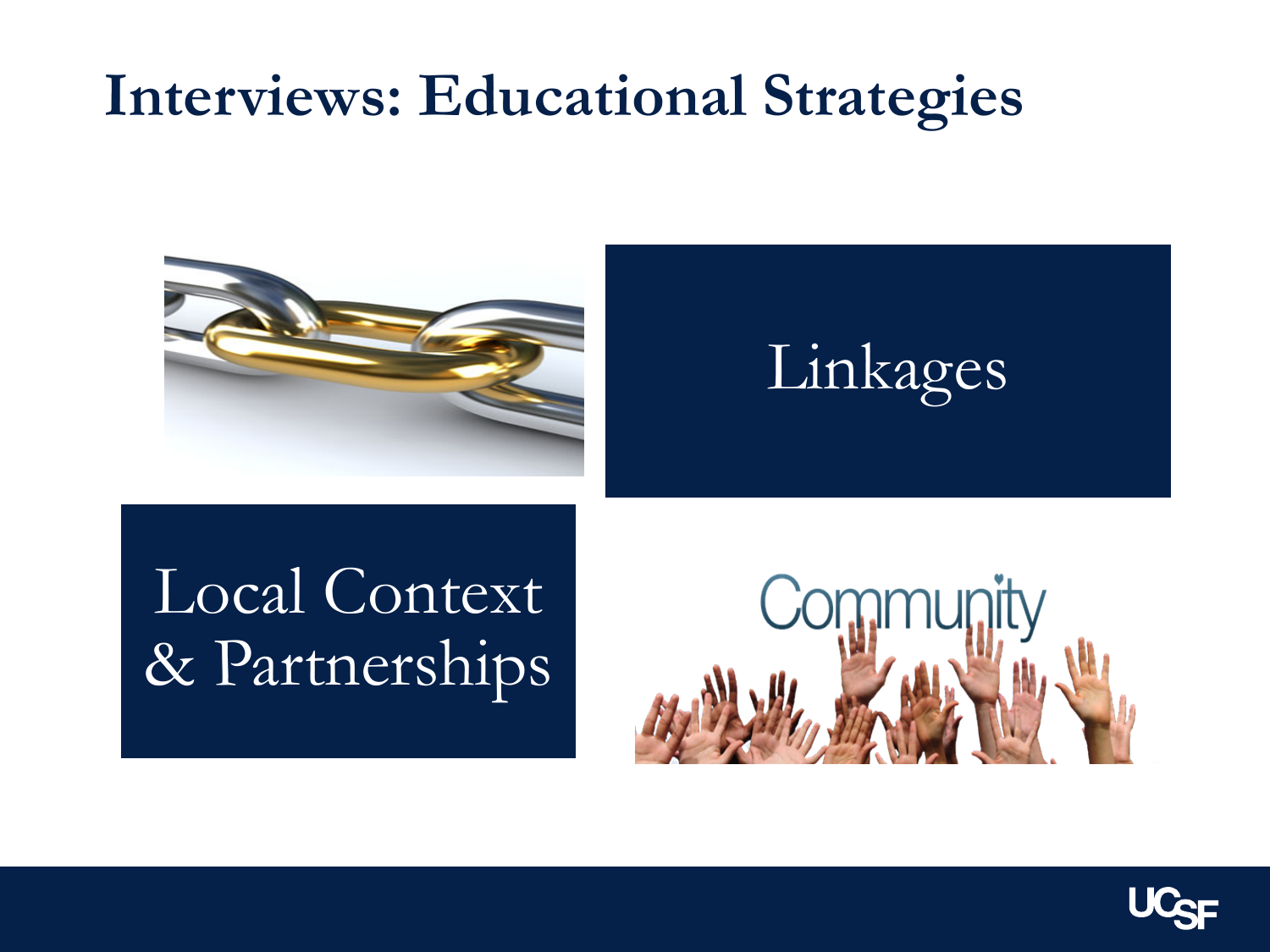#### **Interview: Instructional Strategies**



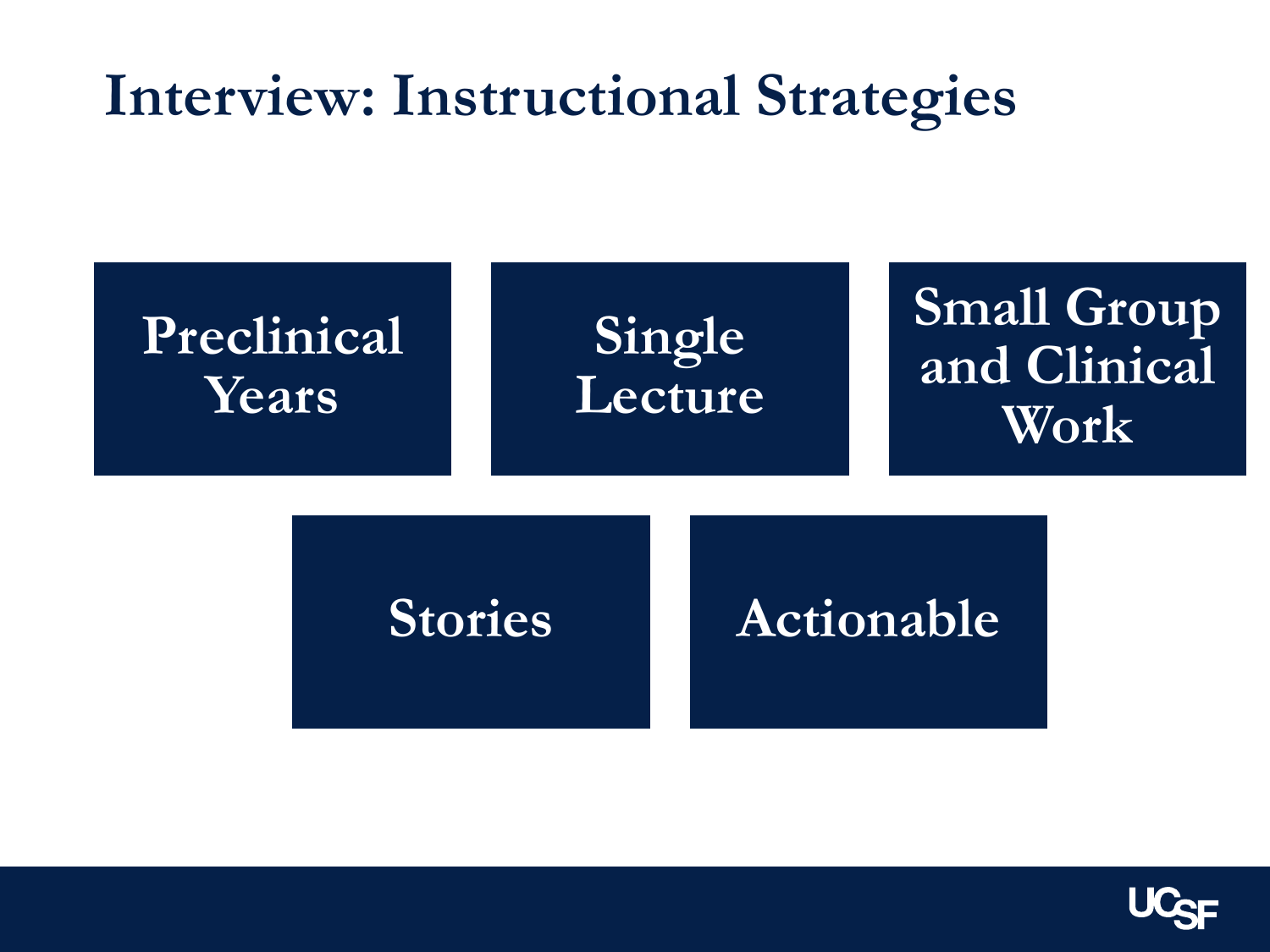## **Implementation: UCSF SOM**

- **Nork in progress** 
	- New curriculum type (Inquiry) specific small group and a lecture to
		- bring awareness
		- ‒ tie thread together integrated content
	- Inquiry mini-course
- Next steps
	- Mapping the new curriculum
	- Connecting with content leaders

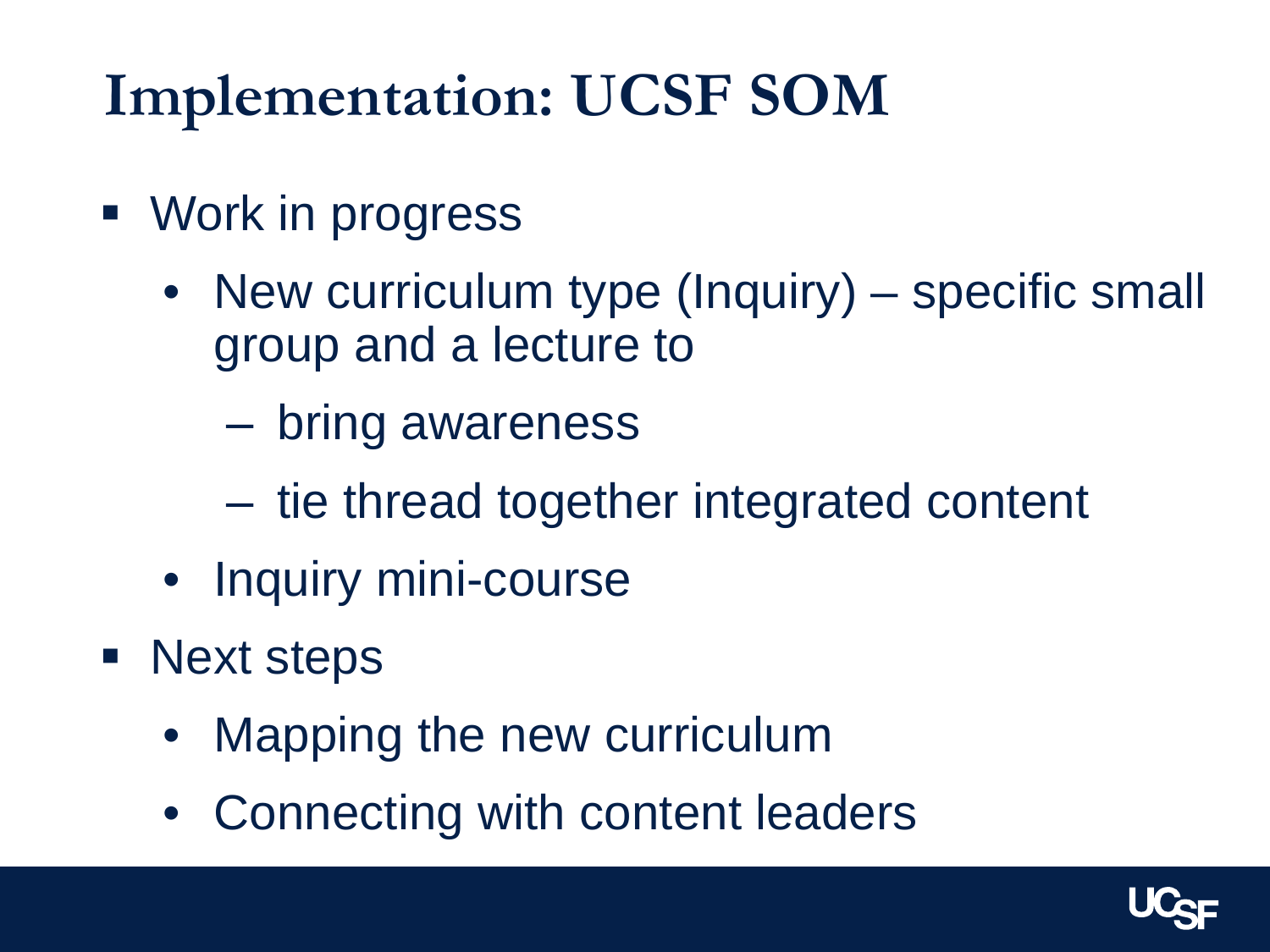Make available this critical content beyond UCSF Guide for other institutions

# **Thank you**